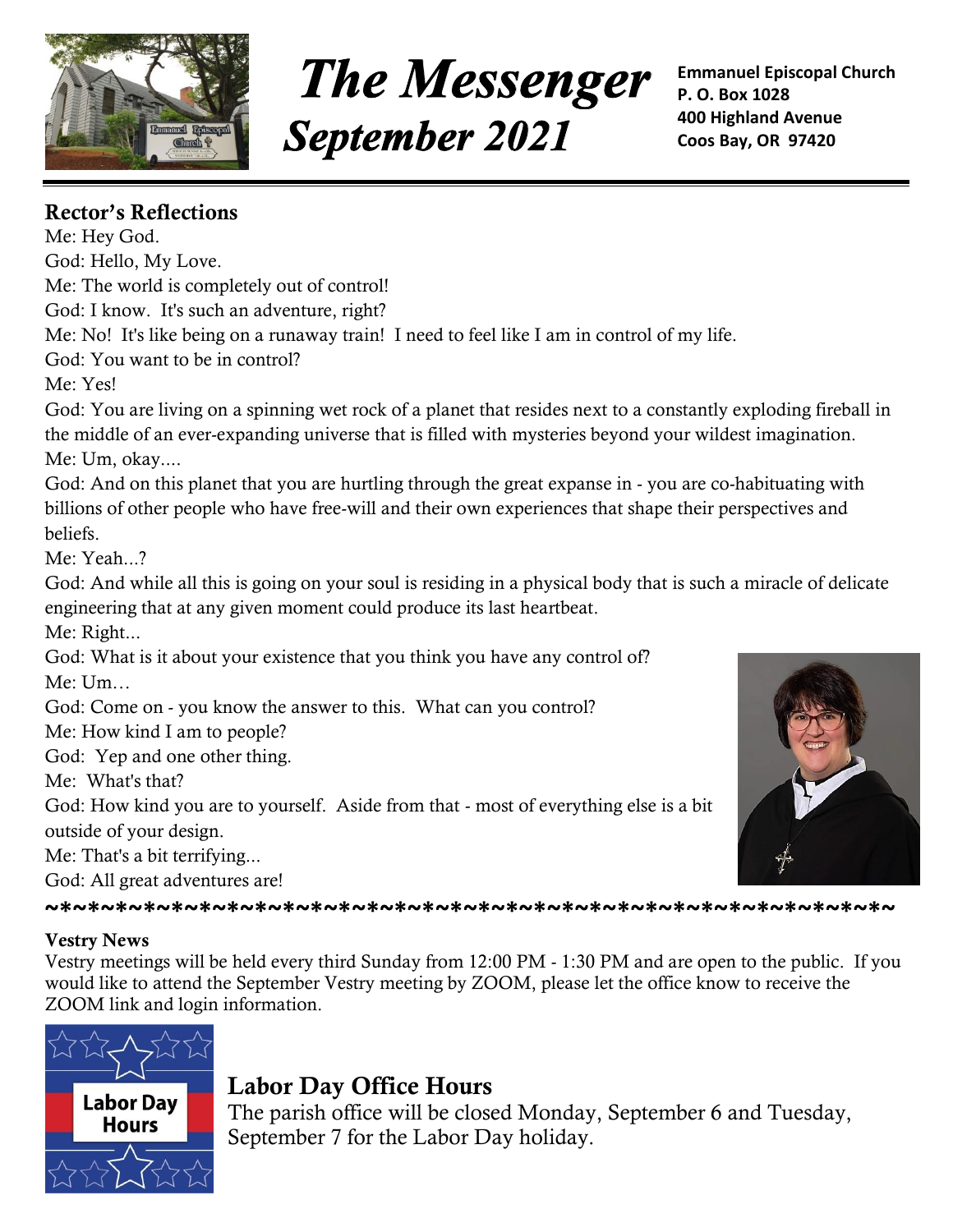#### **What I Did on my Summer Vacation**

By: Sr Amy Linder, OP

When I told people I was going to Puerto Rico, many envisioned warm sandy beaches, tanning by the pool, great food and an energetic Latin American night life. While I did experience all those things, this trip was more about embracing a new way of life than a destination vacation. Here is a brief look at the journey that led me to this gathering of a religious order where I publicly declared my promises to live according to their rule and accepted the holy habit of St. Dominic.



I was baptized in the Roman Catholic church as an infant. My family was moderately active in the church during my younger years and gradually faded to Easter and Christmas Catholics and then absentee Catholics as divorced and my older brother came out as gay. As a young independent adult, I tried to find my way back to the church several times as I felt something was missing in my life. I enjoyed the ritual, tradition and liturgy of mass and the reverence of the smells and bells. I got involved with the leadership team of a high school church program and was confirmed. My theory of engaging more fully with the church things I liked and that would outweigh my disagreement with the church's stance on homosexuality, divorce and women in leadership roles. Nope, didn't work for long and I entered a long period of absence from the church.



In 2017, while traveling on business, I discovered a book titled "Searching for Sunday: Loving, Leaving and Finding the Church" by Rachel Held Evans. The title perfectly described the internal struggle I had been experiencing for years. The book walks through the author's journey of "trying out" different churches and different denominations to find where she belonged. When she described the Episcopal church and her experience attending services, I was struck by her description of the Episcopal tradition and the Catholic influence, yet an opening and welcoming stance on women clergy, divorce and LBGTQ+.

It took a few attempts, but I found my way to an Episcopal church service. I quickly realized I did not have the bulletin, yet I was able to follow along. Words began to flow out of my mouth effortlessly though I had not spoken them in years. I was amazed at how comfortable it felt. I was drawn into the familiarity of the order of service, the tradition of the liturgy and quickly noted the involvement of women serving at the altar, including the priest. The sudden realization that I could be something other than Catholic was the catalyst for the spiritual revitalization I had long been craving and I was received into the Episcopal Church in 2019.

My spiritual practice and growing involvement in the congregation led me to an insatiable appetite for study and learning. I began to explore each of the Anglican Religious Orders, their missions, values and rule of life. I kept coming back to Anglican Order of Preachers, Dominicans. I made Oblation in July 2020 and almost immediately began to feel drawn to a deeper involvement and entered postulancy in September.

This year of study and discernment has been transformative as the Dominican way of life permeates each and every aspect of my life. I find myself simplifying not only my material possessions, but also activities and relationships. Pruning the chaff, so to speak, to allow God's love to nourish new growth. And now as a Novice, I am officially Sister Amy fully practicing the Rule of Life and beginning two years of in-depth study and discernment toward Life Vows.

And yes, the pool was lovely, the sun was warm and my Puerto Rican Brothers and Sisters know how to throw a great party!

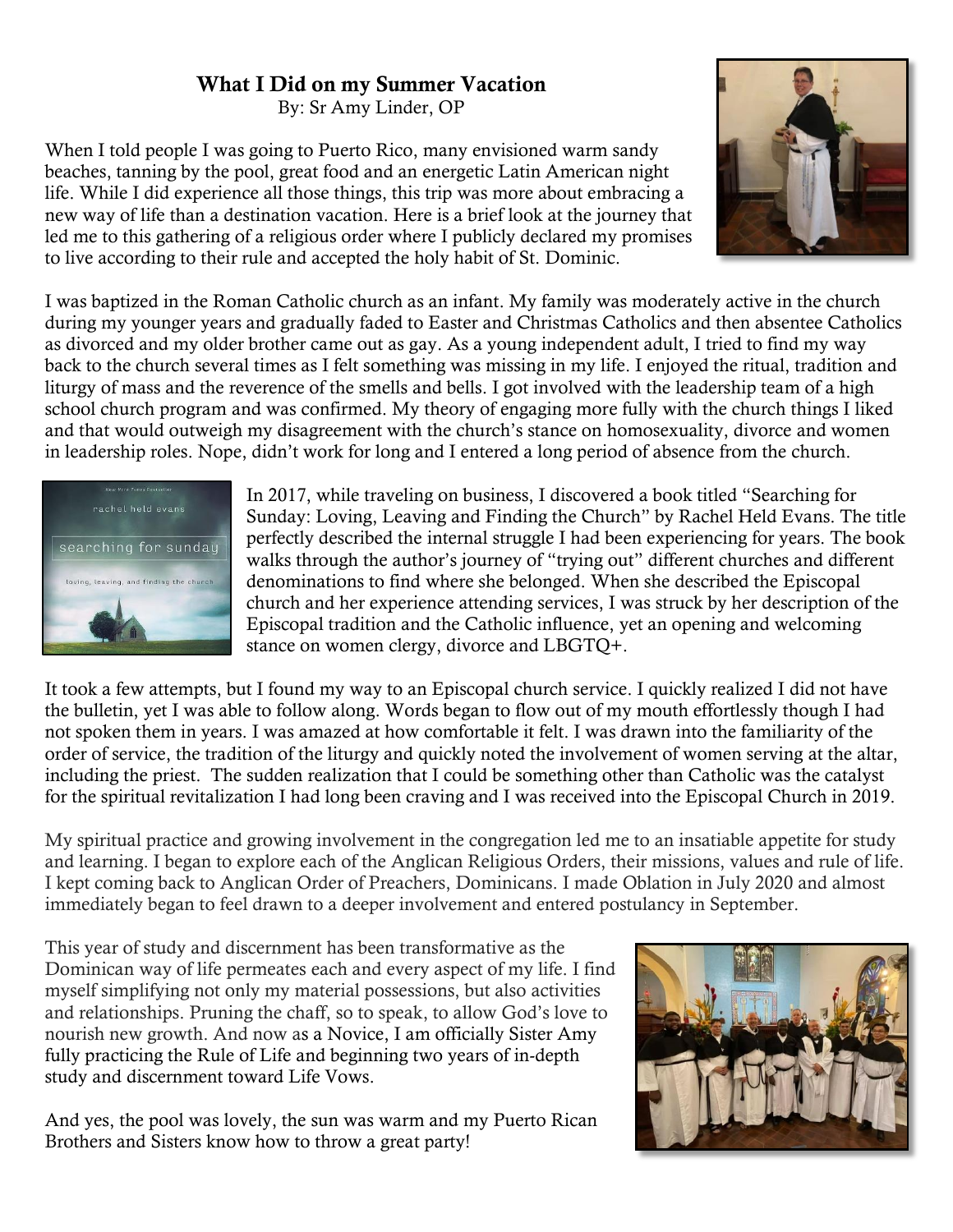

#### **Music Ministry**

Greetings, Emmanuel! Continuing with featured composers for preludes and postludes, the composer for the month of September is Kate Moody!

September 5: Four Winds - begun on the island of Maui and completed in Pohara, New Zealand, in 2000.

September 12: Sigh - a breath of fresh air in the Colorado Rocky Mountains.

September 19: Stream - inspired by Larourell Falls in the Columbia Gorge.

September 26: Sparrow - Santa Fe, New Mexico. I was taking notes regarding a soloist's selection for an upcoming service - His Eye is on the Sparrow - and wrote "sparrow" on the nearest piece of paper, which was manuscript paper with a tune written by a Native American Flute player, Paolo Martinez, which I was fleshing out.

Music can be heard on Pandora and Spotify and downloaded from iTunes and Amazon. Physical CDs are available from the Emmanuel office.

Wishing you a happy September! *Kate Moody*, Parish Music Director mobile (503) 701-1951 [www.katemusic.com](http://www.katemusic.com/)



#### **Bible 101 ZOOM Study**

Beginning on Thursday, September 16, 2021 Rev. Patti will be leading Bible 101: an exploration of overarching themes/concepts throughout sacred Scripture. The week before each session a worksheet will be posted on the website for download and completion in preparation for each Thursday session by going to<https://www.episcopalcoosbay.org/bible-study>.

Topic: Bible 101 ZOOM Class Time: Sep 16, 2021 07:00 PM Pacific Time (US and Canada) Every week on Thu, until Oct 28, 2021, 7 occurrence(s) Sep 16, 2021 07:00 PM Sep 23, 2021 07:00 PM Sep 30, 2021 07:00 PM Oct 7, 2021 07:00 PM Oct 14, 2021 07:00 PM Oct 21, 2021 07:00 PM Oct 28, 2021 07:00 PM

Join Zoom Meeting: <https://us06web.zoom.us/j/83203554017?pwd=UWFBa3B4SEswSlZTYjRVMUtnSCtrUT09>

Meeting ID: 832 0355 4017 Passcode: 591354